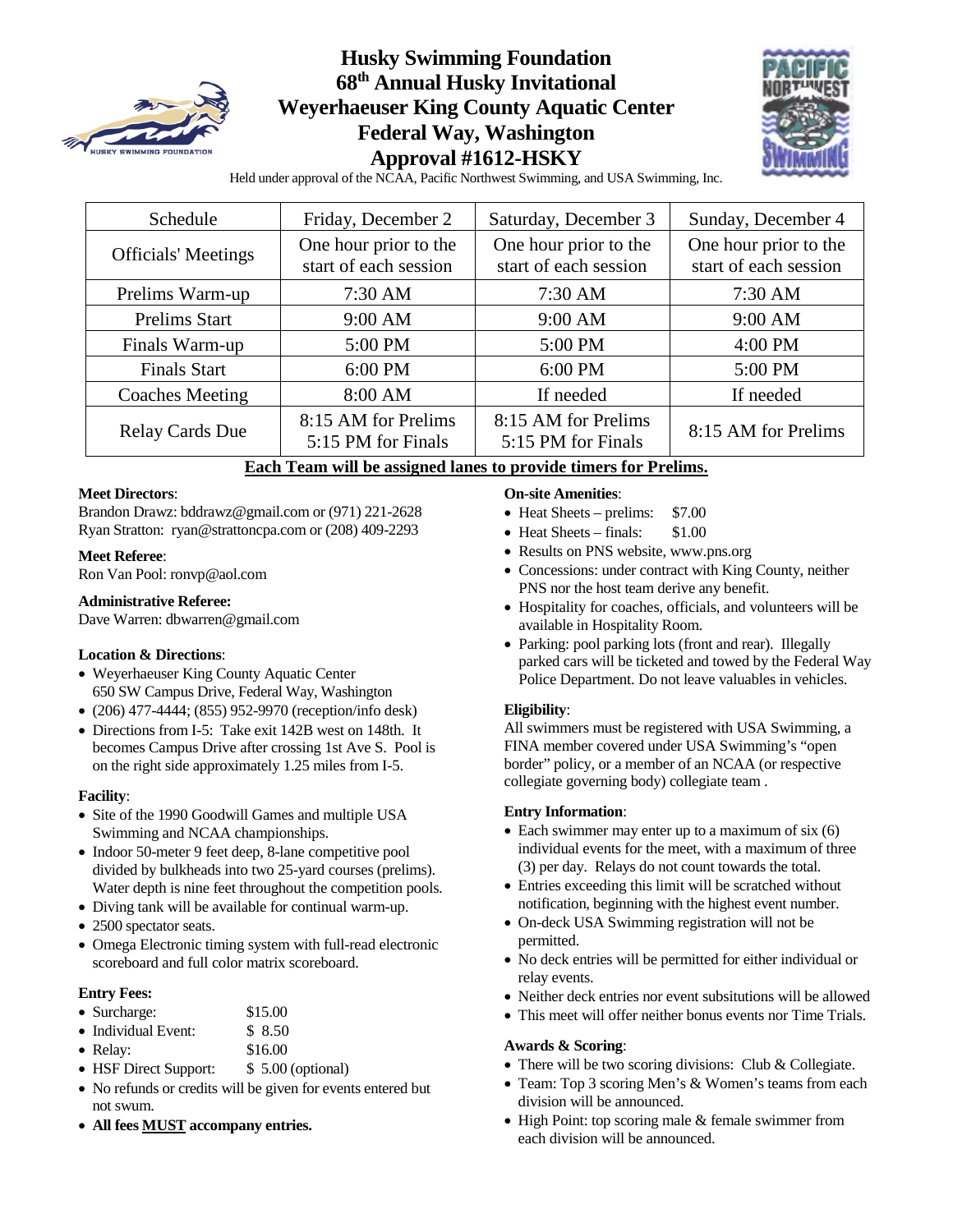#### **Awards & Scoring cont.:**

- Scoring: Top 24 of each individual event will compete in 3 heats of scoring finals. There will be 2 non-scoring heats of the 50 free, and 1 non-scoring heat of each 100 and 200 yard event.
- Individual: 32-28-27-26-25-24-23-22-20-17-16-15-14-13- 12-11-9-7-6-5-4-3-2-1
- Relays: 64-56-54-52-50-48-46-44-40-34-32-30-28-26-24- 22-18-14-12-10-8-6-4-2 (Only top two from any team may score)

### **Meet Rules**:

- Current USA Swimming rules will govern the meet.
- The time standards for this meet apply only to USA Swimming athletes. To enter an individual event, those swimmers must have met the event qualifying time in USA Swimming or FINA sanctioned, approved, or observed competition.
- There are NO time standards for collegiate swimmers.
- Events will be swum as prelims/finals except for relays and 1650 freestyle events which are single session timed finals.
- Prelims may be conducted in two courses, with the method for splitting the meet announced at the Friday coaches' meeting.
- Finals will be conducted in one course only.
- 1650 freestyle: The top 8 men and top 8 women will swim in the finals session, all other heats will be seeded and swum fastest to slowest and will begin approximately two hours prior to the start of the finals session warm-up. Swimmers in the 1650 preliminaries must provide their own timer and lap counter. Lanes with no timer shall go unprotected. The 1650 may be limited to the top 48 entries.
- Relays: The top 8 seeds will swim during the finals session. All other relays will be swum with the preliminary heats. All heats of the 400 free relay will be swum during the preliminary session.

### **Scratch & No-show Procedures**:

- The meet will be pre-seeded based on team entries.
- Positive check-in will be required for the 1650 and all relays (to be seeded). Check-in procedures will be reviewed at the first coaches meeting.
- Prelims there is no penalty to the athlete for failing to swim in a preliminary heat.
- Finals swimmers should report to the Clerk of Course within 30 minutes of the announced qualifiers for that race that they may not intend to compete and should further declare to the Administrative Referee their final intentions within thirty (30) minutes following their last individual preliminary (not timed final) event. Swimmers who are seeded into any heats of Finals and fail to swim will be barred from further competition in the meet, including Relays.
- Relays relay forms shall be returned to the Clerk of Course by times stated above, however, they may be changed up to the time of the swim.

### **Warm Up Procedures**:

- Feet first entry only at pool ends. NO DIVING.
- Circle swim counter-clockwise only.
- Last half hour of each warm up:
- Lanes 1 &  $8$  pace lanes
- $\blacksquare$  Lanes 2 & 7 sprint lanes, dive starts
- $\blacksquare$  Lanes 3, 4, 5 & 6 general warm up
- Additional lanes upon request of the Meet Referee.
- Pool closes promptly five (5) minutes prior to the start of competition.
- Warm-up may be modified at the discretion of the Meet Referee.
- Warm-ups other than designated times must be arranged directly with the King County Aquatic Center (206)296- 4444.

#### **Safety**:

- No diving from the blocks except for designated sprint lanes during designated times in main pool.
- Jumping into the pool is not allowed.
- Enter the pool only at the ends.
- The space between the bulkheads is closed at all times.
- Backstroke swimmers must enter the water feet first prior to their race. All swimmers must enter feet first during warm-ups.
- Deck Marshals will be assigned to supervise the warm-up. Deck Marshals have the authority to remove any swimmer or coach who does not follow the safety rules during warm up, or the meet.
- Coaches are responsible for their team's swimmers throughout the meet, including warm-up and warm-down periods. All participating swimmers must be under the supervision of a USA Swimming member coach, a FINAmember coach covered under USA Swimming's "open border" policy, or an NCAA coach and may not enter the water at any time unless under the supervision of said coach.
- All participating swimmers must be certified by a USA Swimming member coach, FINA-member coach covered under USA Swimming's "open border" policy, or NCAA member coach as being proficient performing a racing start or must start each race in the water. When unaccompanied by an appropriate member-coach, it is the responsibility of the swimmer or of the swimmer's guardian to ensure compliance with this requirement.

#### **Other notes**:

- The competition course has been certified in accordance with 104.2.2C(4). The copy of such certification is on file with USA Swimming.
- In granting this approval it is understood and agreed the NCAA, Pacific Northwest Swimming, and USA Swimming shall be free from any liabilities or claims for damages arising by reason of injuries to anyone during the conduct of the event.
- Only authorized volunteers and meet personnel are allowed on deck. All others must remain in the designated spectator area or in the public lobbies and are not allowed on deck in the racing venue unless timing for an event or volunteering with the management of the meet.
- Alcoholic Beverages, tobacco products of any kind, and glass containers are not allowed in the swimming venue.
- Any act of theft, vandalism, or similar action will result in immediate disqualification from the meet and the loss of any points accumulated by the individual toward team individual high point awards.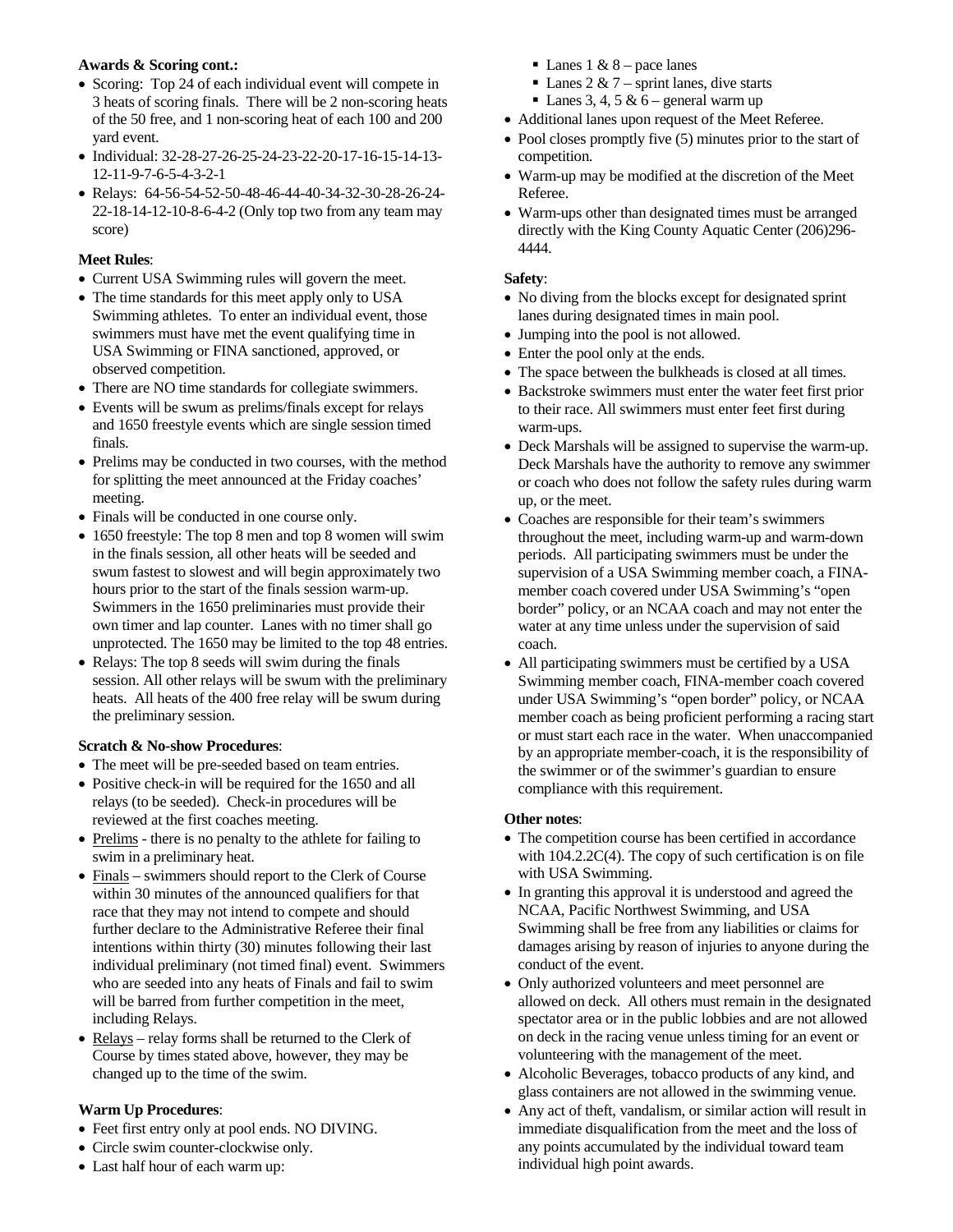#### **Other notes cont.**:

- Team Area: Please keep your area clean, and pick up all trash before leaving each session.
- **Each team will be assigned lanes to provide timers for prelims and finals.**
- Use of audio or visual recording devices, including a cell phone, is not permitted in changing areas, rest rooms or locker rooms.
- Changing into or out of swimsuits other than in locker rooms or other designated areas is prohibited.
- Shaving is prohibited throughout the facility.

### **ENTRY SUBMITTAL INFORMATION**: **Entries will only be accepted upon receipt of all of the following prior to the entry deadline of Monday, November 21st at 6:00pm.**

- 1. CL2 file exported from Team Manager or SDIF file from TeamUnify.
- 2.Meet Entry Report showing individual and relay entries (Word or PDF).
- 3.Team Information & Entry Summary Form (scan and email with entries or mail with check).
- 4.All Meet Entry Fees. Please make checks payable to **Husky Swimming Foundation**.

#### **Submittal Formats & Notes**:

- Incomplete entries will not be processed.
- Meet Entry Report or equivalent hardcopy must include full name of team/school, and for each swimmer, first and last names, USA Swimming number (if applicable), gender, and events entered with entry times.
- Relay-only swimmers must be listed on the Meet Entry Report or equivalent. Recheck all entries as no additional entries or corrections will be accepted after the deadline.
- Entries sent to the Meet Director will not be processed!

#### **LATE ENTRIES:**

- Swims which achieve a first-time individual qualifying standard between the meet entry deadline (Monday, 11/21) and Sunday of the following weekend (11/27) may be sent by email. These times may not be used to improve the seed time of a previously submitted entry.
- Relay email entries will not be accepted after the 11/21 deadline.

#### **ELECTRONIC ENTRY ADDRESS**:

Patty Stratton: [stratton@cableone.net](mailto:stratton@cableone.net)

#### **FAX INFO TO**:

Attn: Patty Stratton (208) 342-8962

#### **MAIL TO:**

Patty Stratton, 2017 S. Roosevelt St., Boise, ID 83705

| <b>Event Order</b>                             |                 |                                              |                 |              |  |  |  |  |
|------------------------------------------------|-----------------|----------------------------------------------|-----------------|--------------|--|--|--|--|
| Women's Event #                                | <b>Standard</b> | <b>Friday Prelims</b>                        | <b>Standard</b> | Men's Event# |  |  |  |  |
| 1                                              | <b>NTS</b>      | 200 yard Free Relay                          | <b>NTS</b>      |              |  |  |  |  |
| 3                                              | 5:24.89         | 500 yard Free                                | 5:02.69         |              |  |  |  |  |
| 5                                              | 2:17.59         | 200 yard Individual Medley                   | 2:05.99         | 6            |  |  |  |  |
| 7                                              | 26.09           | 50 yard Free                                 | 23.59           | 8            |  |  |  |  |
| 9                                              | <b>NTS</b>      | 400 yard Medley Relay                        | <b>NTS</b>      | 10           |  |  |  |  |
|                                                |                 | <b>Friday Finals - Same order as prelims</b> |                 |              |  |  |  |  |
|                                                |                 | <b>Saturday Prelims</b>                      |                 |              |  |  |  |  |
| 11                                             | <b>NTS</b>      | 200 yard Medley Relay                        | <b>NTS</b>      | 12           |  |  |  |  |
| 13                                             | 4:51.29         | 400 yard Individual Medley                   | 4:26.29         | 14           |  |  |  |  |
| 15                                             | 1:01.39         | 100 yard Butterfly                           | 55.79           | 16           |  |  |  |  |
| 17                                             | 2:01.99         | 200 yard Free                                | 1:52.09         | 18           |  |  |  |  |
| 19                                             | 1:10.39         | 100 yard Breaststroke                        | 1:03.89         | 20           |  |  |  |  |
| 21                                             | 1:02.49         | 100 yard Backstroke                          | 57.29           | 22           |  |  |  |  |
| 23                                             | <b>NTS</b>      | 800 yard Free Relay                          | <b>NTS</b>      | 24           |  |  |  |  |
| <b>Saturday Finals - Same order as prelims</b> |                 |                                              |                 |              |  |  |  |  |
|                                                |                 | <b>Sunday Prelims</b>                        |                 |              |  |  |  |  |
| 25                                             | 18:34.09        | 1650 yard Freestyle*                         | 17:35.09        | 26           |  |  |  |  |
|                                                |                 | (*Please see Meet Rules above)               |                 |              |  |  |  |  |
| 27                                             | 2:14.69         | 200 yard Backstroke                          | 2:04.39         | 28           |  |  |  |  |
| 29                                             | 56.99           | 100 yard Free                                | 51.49           | 30           |  |  |  |  |
| 31                                             | 2:31.69         | 200 yard Breaststroke                        | 2:20.59         | 32           |  |  |  |  |
| 33                                             | 2:15.09         | 200 yard Butterfly                           | 2:02.59         | 34           |  |  |  |  |
| 35                                             | <b>NTS</b>      | 400 yard Free Relay                          | <b>NTS</b>      | 36           |  |  |  |  |
|                                                |                 | <b>Sunday Finals - Same order as prelims</b> |                 |              |  |  |  |  |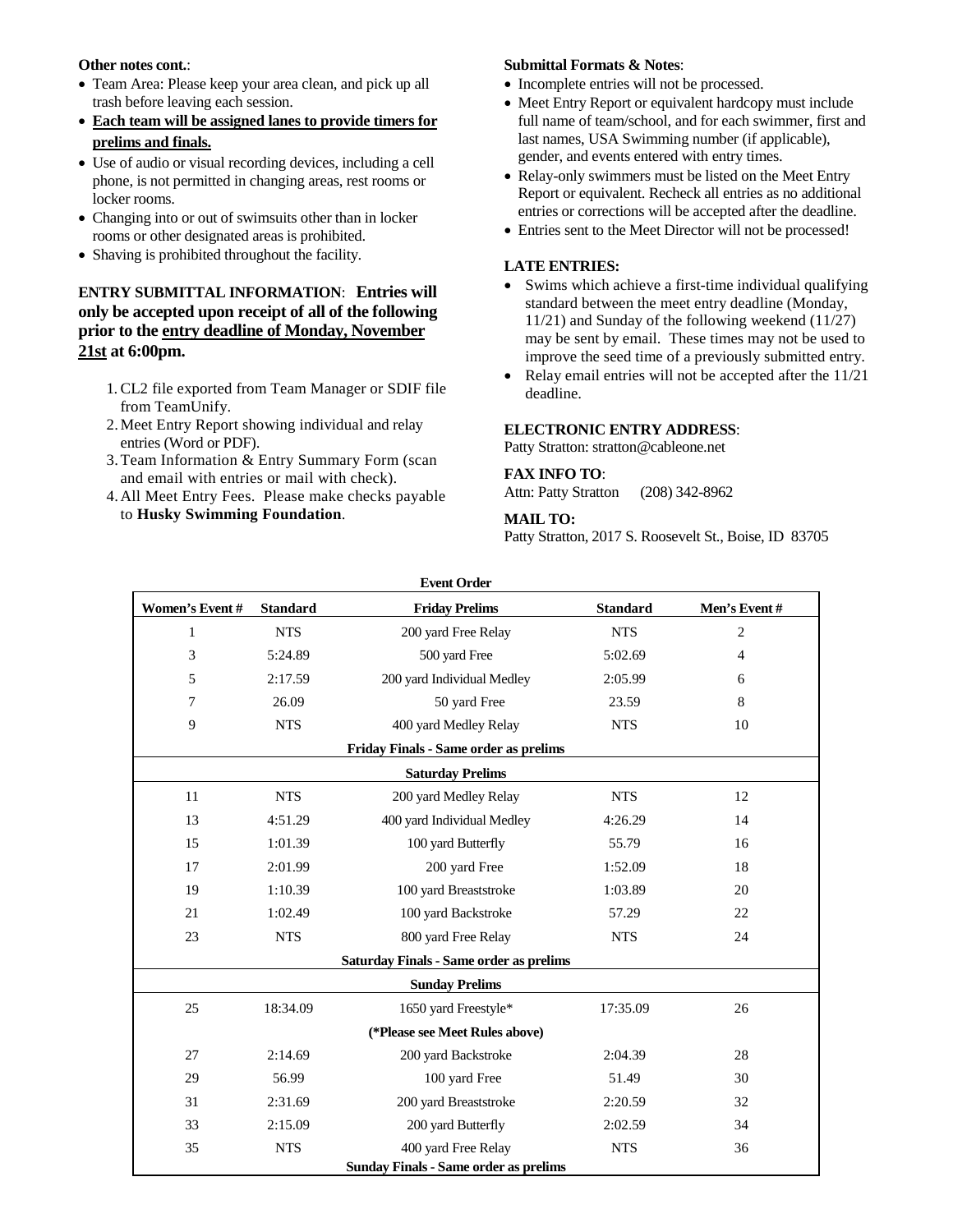# **Husky Swimming Foundation 68th Annual Husky Invitational Federal Way, WA December 2 – 4, 2016**

**TEAM INFORMATION (Please include the Team Information Form if sending entries electronically.) TEAM NAME: \_\_\_\_\_\_\_\_\_\_\_\_\_\_\_\_\_\_\_\_\_\_\_\_\_\_\_\_\_\_\_\_\_\_\_\_\_\_\_ CLUB CODE: \_\_\_\_\_\_\_\_\_\_\_\_\_\_\_ CONTACT NAME:**  $\qquad \qquad \blacksquare$ **E-MAIL ADDRESS:**  $\blacksquare$ **TEAM ADDRESS: \_\_\_\_\_\_\_\_\_\_\_\_\_\_\_\_\_\_\_\_\_\_\_\_\_\_\_\_\_\_\_\_\_\_\_\_\_\_\_\_\_\_\_\_\_\_\_\_\_\_\_\_\_\_\_\_\_\_\_\_\_\_ \_\_\_\_\_\_\_\_\_\_\_\_\_\_\_\_\_\_\_\_\_\_\_\_\_\_\_\_\_\_\_\_\_\_\_\_\_\_\_\_\_\_\_\_\_\_\_\_\_\_\_\_\_\_\_\_\_\_\_\_\_\_\_\_\_\_\_\_\_\_\_\_\_\_\_\_\_ COACH(ES) ATTENDING MEET: \_\_\_\_\_\_\_\_\_\_\_\_\_\_\_\_\_\_\_\_\_\_\_\_\_\_\_\_\_\_\_\_\_\_\_\_\_\_\_\_\_\_\_\_\_\_\_\_\_\_\_** While in Federal Way our coach can be reached at: **\_\_\_\_\_\_\_\_\_\_\_\_\_\_\_\_\_\_\_\_\_\_\_\_\_\_\_\_\_\_\_\_\_\_\_\_\_\_\_\_\_\_\_\_\_\_\_\_\_\_\_\_\_\_\_\_\_\_\_\_\_\_\_\_\_\_\_\_\_\_\_\_\_\_\_\_\_** Motel Name/Phone # **The following statement must be signed by coach or team representative: I have read the meet information and attest that all swimmers entered are athlete members of USA Swimming, of a FINA member covered under USA Swimming's "Open Border" policy, or of an NCAA collegiate team. Signature: Contract Contract Contract Contract Contract Contract Contract Contract Contract Contract Contract Contract Contract Contract Contract Contract Contract Contract Contract Contract Contract Contract Contract C ENTRY SUMMARY \_\_\_\_ Swimmers x \$15.00/swimmer = \$ \_\_\_\_\_\_\_\_\_\_\_\_\_\_ \_\_\_\_ HSF Direct Support x \$5.00/swimmer = \$ \_\_\_\_\_\_\_\_\_\_\_\_\_\_ (optional) \_\_\_\_ Individual Events x \$8.50 each = \$ \_\_\_\_\_\_\_\_\_\_\_\_\_\_ \_\_\_\_ Relays x \$16.00 each = \$ \_\_\_\_\_\_\_\_\_\_\_\_\_\_** Team Total  $=$  \$ <u>\_\_\_\_\_\_\_\_\_\_\_</u> **(Make Checks Payable to Husky Swimming Foundation)**

# **ENTRY DEADLINE – 6:00 pm Monday, November 21, 2016**

**Mail Team Information Form and Check to: Husky Invitational Swim Meet c/o Patty Stratton 2017 S. Roosevelt Street Boise, ID 83705**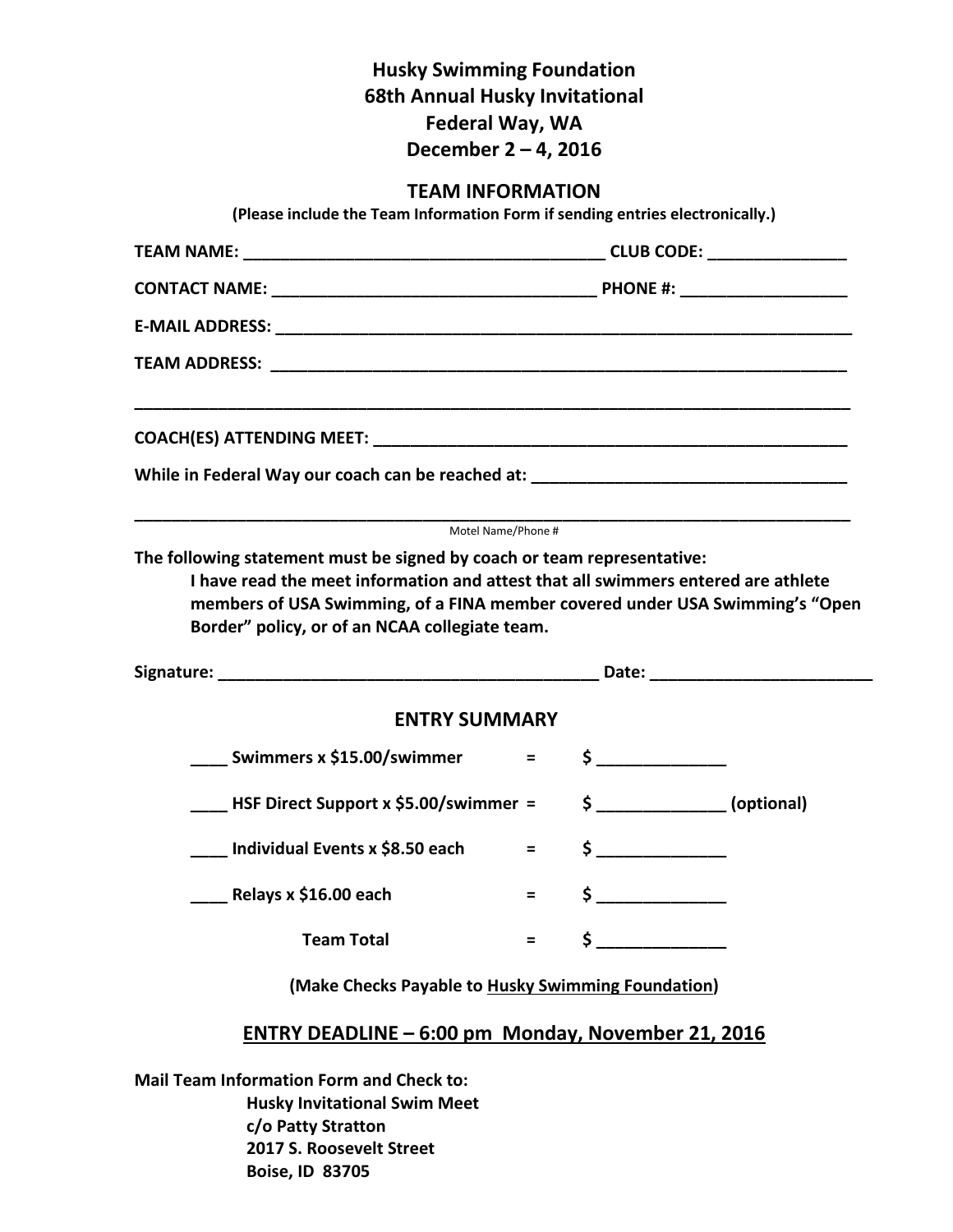# **Husky Swimming Foundation 68th Annual Husky Invitational Federal Way, WA December 2 - 4, 2016**

# **RELAY FORM**

| <b>Team Name:</b>       |                      |
|-------------------------|----------------------|
| <b>Team Code:</b>       | <b>LSC Code:</b>     |
| Coach:                  | <b>Home Phone:</b>   |
| <b>Coach's USA ID#:</b> | <b>Office Phone:</b> |
| <b>E-Mail Address:</b>  | <b>Cell Phone:</b>   |

**Enter the time only for each relay team in the appropriate place below. Swimmer names will be required on the relay entry forms provided at the meet.**

| Event#       | Event                              | Team A | Team B | Team C | Team D |
|--------------|------------------------------------|--------|--------|--------|--------|
| 1            | <b>Women's 200 Freestyle Relay</b> |        |        |        |        |
| $\mathbf{2}$ | Men's 200 Freestyle Relay          |        |        |        |        |
| 9            | <b>Women's 400 Medley Relay</b>    |        |        |        |        |
| 10           | Men's 400 Medley Relay             |        |        |        |        |
| 11           | <b>Women's 200 Medley Relay</b>    |        |        |        |        |
| 12           | Men's 200 Medley Relay             |        |        |        |        |
| 23           | Women's 800 Free Relay             |        |        |        |        |
| 24           | Men's 800 Free Relay               |        |        |        |        |
| 25           | Women's 400 Free Relay             |        |        |        |        |
| 26           | Men's 400 Free Relay               |        |        |        |        |

**Relays = \$16.00/Relay**